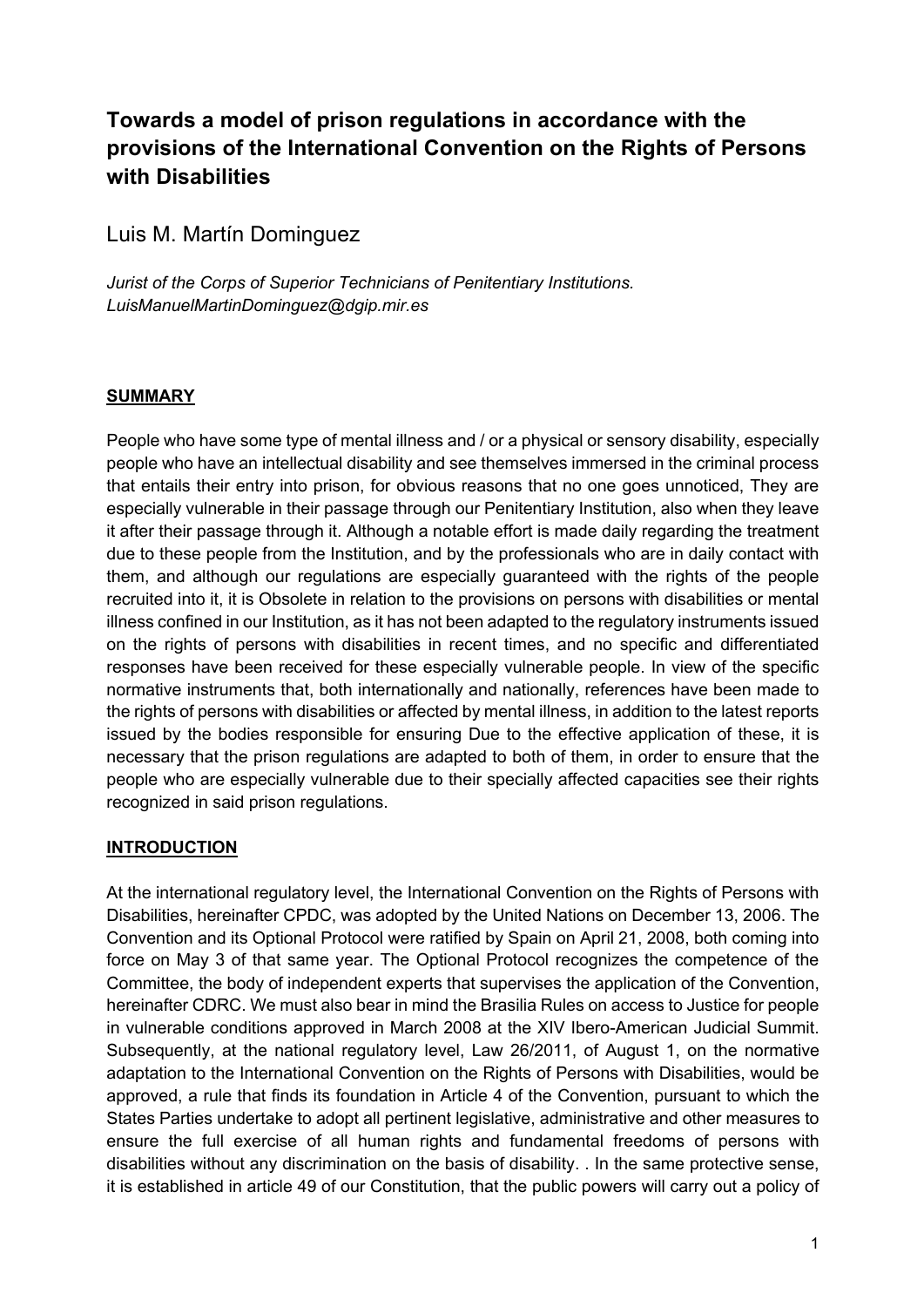prevention, treatment, rehabilitation and integration of the physically, sensory and psychically handicapped, to whom they will provide the specialized attention they require and the They will especially protect the enjoyment of the rights that this Title grants to all citizens, for this reason it is the duty of the Administration to protect the most vulnerable people due to their disability, and to provide them with the specialized care and protection necessary for the enjoy your fundamental rights. As a result of these regulations, and the work of the CDRC, the latest reports issued by the On the Rights of Persons with Disabilities, in particular, the concluding observations on the combined second and third periodic reports of Spain, are available to the Prison Administration of the Committee on the Rights of Persons with Disabilities, April 9, 2019, available at www.convenciondiscapacidad.es ›2019/04/10› final-observations. In addition we also have at our disposal the report of the Ombudsman, "People with disabilities in the annual report of the Ombudsman 2018", You can check the full report at (www.defensordelpueblo.es). In view of these instruments and due to the considerations that I will say from now on, it is necessary, once and for all, that the Spanish prison regulations be developed in a transversal way, that is, in all aspects, the provisions regarding adaptation to the provisions of them to what is established in that regarding the reintegration, rehabilitation and integration of detained persons affected by having their physical, sensorial and psychic capacities diminished, having to opt for a normative system in which supports are established necessary, and that is projected on the specific circumstances of the person with a disability.

### **CONSIDERATIONS**

In the first place, because with the ratification of the CPDC and the approval of Law 26/2011, our law exceeds the so-called medical or rehabilitative model, prevailing in prison regulations at the time of the approval of the Constitution, which considered the Disability as a problem of the person, directly caused by an illness, accident or health condition, which requires medical and rehabilitative assistance, in the form of individualized treatment provided by professionals. The social and rights and capacities perspective is now assumed, which configures disability as a complex set of conditions, many of which are originated or aggravated by the social environment, this model, as is easy to verify in the obsolete prison regulations do not It is the one that dominates our regulations.

Secondly, due to the adaptation carried out in general and transversally in our state regulations, produced since the ratification by the Spanish State of the CDPC, thus the second final provision of Law 26/2011, in the wording given by the Law 12/2012, of December 26, on urgent measures to liberalize trade and certain services, required the Government to prepare and approve, before December 31, 2013, a Consolidated Text in order to regularize, clarify and harmonize the aforementioned Laws 13/1982, 51/2003 and 49/2007, taking as its main reference the International Convention on the Rights of Persons with disabilities and their social inclusion (hereinafter General Law of Disability), approved by Real Legislative Decree 1/2013, of November 29, which repeals the three aforementioned laws.

The Law is structured in the following four Titles:

**The Preliminary Title**, which includes the general provisions of the Law relating to its object, the definitions of the concepts contained in the norm, the principles that inspire it, its scope, establishing who are holders of the rights recognized by the Law, and the proclamation of the principle of respect for the autonomy of people with disabilities.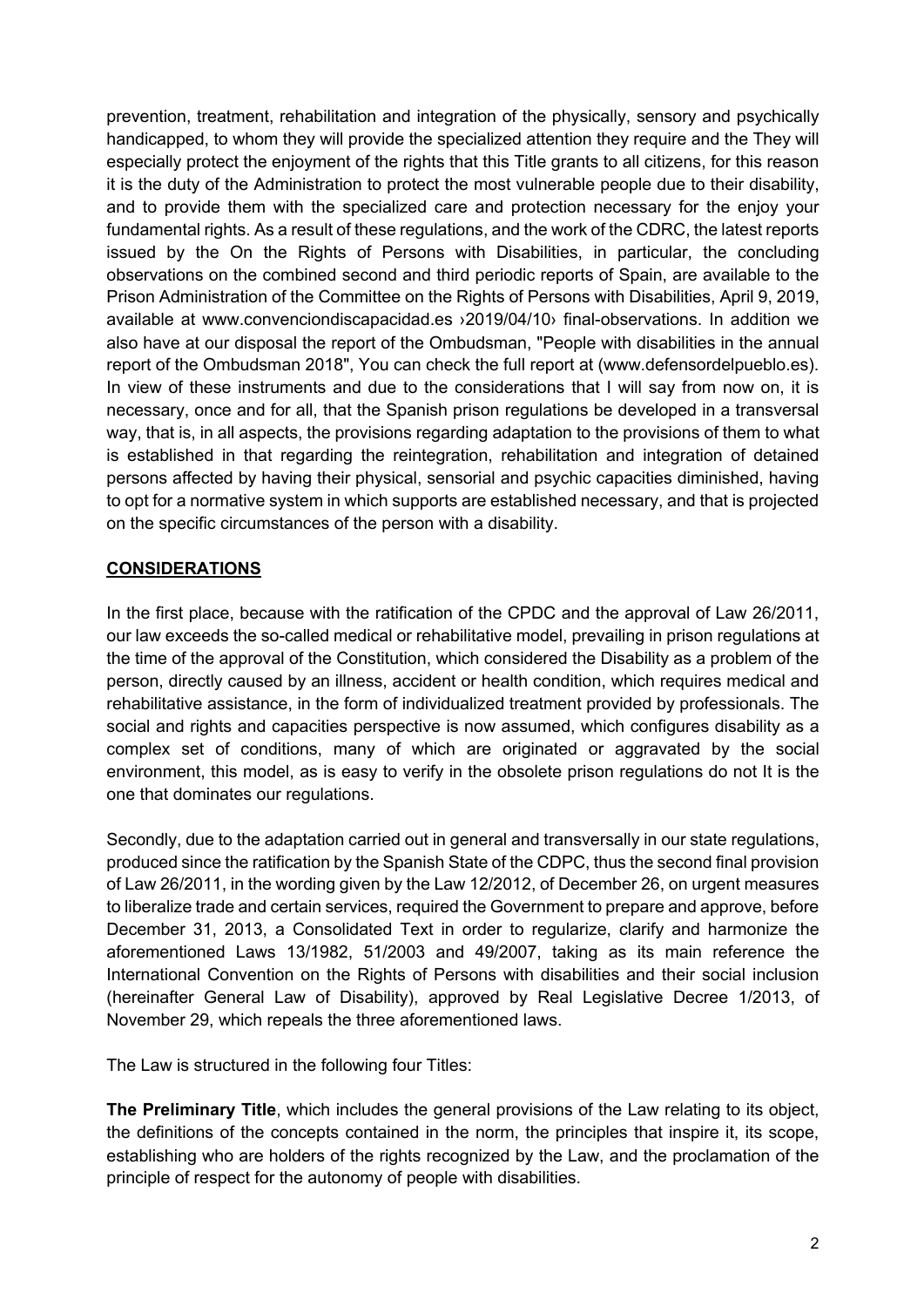In line with current international regulations, for the purposes of the Law, disability is understood as "a situation that results from the interaction between people with foreseeable permanent deficiencies and any type of barriers that limit or impede their full and effective participation in the society, on equal terms with the others "(art. 2.a). Consequently, people with disabilities are those who present physical, mental, intellectual or sensory deficiencies, foreseeably permanent that, by interacting with various barriers, may impede their full and effective participation in society, on equal terms with others (art. 4.1 ).

**Title I** regulates the rights of people with disabilities, while containing various references regarding the benefits system and positive action measures to make them effective, on the one hand; on the other, it establishes the obligations of the public powers regarding the group of people with disabilities.

It opens with the proclamation of the right to equality, which implies that people with disabilities have the same rights as other citizens. It is followed by the mention of social and economic benefits for people with disabilities; the regulation, adapted to the particularities of people with disabilities, of the rights to health protection, comprehensive care, education, personal autonomy or independent life, which includes the pertinent measures to ensure universal accessibility in the different areas of daily life; the right to work, indicating the measures to prevent or compensate the disadvantages caused by disability as a guarantee of full equality at work, the quotas for the reservation of jobs for people with disabilities, or the regulation of special centers of employment; and, finally, the rights to social protection and participation in public affairs.

As for the obligations of the public powers, they include those related to the provision of services, their financing, as well as the promotion of information activities, awareness campaigns and training actions for the promotion of equal opportunities and the nondiscrimination. Likewise, the existence of specialized personnel, with training, in the different care services for people with disabilities is expected, also promoting volunteering in this area.

**Title II** contains the detailed regulation of the right to equal opportunities and non-discrimination. After establishing what is understood by violation of the right to equal opportunities, their respective guarantees are listed and the measures against discrimination and their content are specified. Special attention in the Law deserves the measures of promotion and defense of the mentioned right. Among the first is the action of the State Disability Observatory, a technical instrument of the General State Administration that, through the General Directorate of Disability Support Policies of the Ministry of Health, Services

Social and Equality, is responsible for the collection, systematization, updating, generation of information and dissemination related to the field of disability. Defense measures include those relating to arbitration and judicial protection of the law.

Finally, **Title III of the Law** deals with the regime of infractions and sanctions, attributing the competence for the exercise of the sanctioning power to the General Administration of the State when the infringing behaviors are projected in a territorial scope superior to that of an Autonomous Community.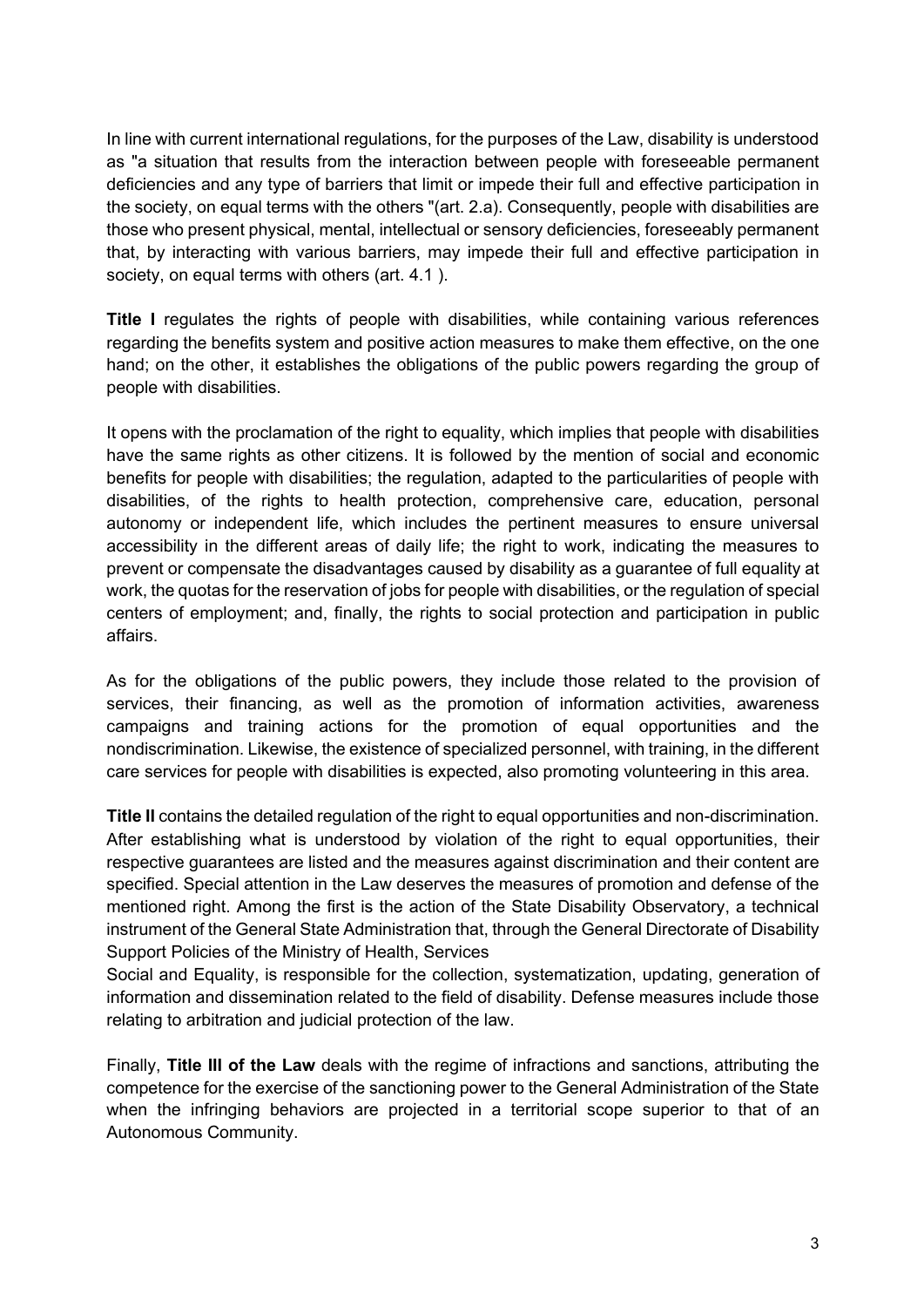In another order of things, it is necessary to highlight in the configuration of the legislative framework of the rights of people with disabilities, Law 27/2007, of October 23, which recognizes the languages of Spanish signs and regulates the media to support the oral communication of deaf, hearing impaired and deaf-blind people, which recognizes the right of free choice for deaf, hearing impaired and deaf-blind people to learn, know and use Spanish sign languages , and the various means of support for oral communication, which is an essential factor for their social inclusion.

An important effort to protect disabilities is also operated by Law 39/2006, of December 14, on the Promotion of Personal Autonomy and Care for people in situations of dependency. This norm unfolds its effects not only on the group of disabled people, but also and fundamentally on that of the elderly, and, therefore, it is configured as a development not only of art. 49 of the Constitution, but also of art. 50, as its Explanatory Memorandum indicates. The Law establishes a minimum level of protection, defined and financially guaranteed by the General State Administration. Likewise, as a second level of protection, a cooperation and financing regime is contemplated between the General State Administration and the Autonomous Communities through agreements for the development and application of the other benefits and services listed. Finally, the Autonomous Communities may develop, if they deem it appropriate, a third additional level of protection for citizens. For a somewhat more detailed discussion of the content of this law, see the Commentary on art. 50 of the Constitution.

It should also be highlighted the important effort to prevent disability operated by Law 1/2009, of March 25, reform of the Law of June 8, 1957, on the Civil Registry, in matters of incapacitation, guardianship and administrators of protected assets , and of Law 41/2003, of 18-11-2003, on the patrimonial protection of people with disabilities and of modification of the Civil Code, of the Law of Civil Procedure.

Entering into the protection measures that could be more remarkable, one is the special system of social and economic benefits for people with disabilities who, because they do not carry out a work activity, are not included in the scope of the Social Security System.

Said system, in accordance with art. 8 the General Disability Law, includes:

- a) Health care and pharmaceutical provision.
- b) Mobility subsidy and compensation for transport expenses.
- c) Professional recovery.
- d) Rehabilitation and professional qualification.

The non-contributory invalidity pension scheme should also be mentioned, whose beneficiaries will be people who, among other requirements, are affected by a disability or a chronic disease, to a degree equal to or greater than 65 percent. They are regulated in the arts. 363 to 368 of the General Law on Social Security of 2015, specifying Royal Decree 1971/1999, of December 23, the procedure for the recognition, declaration and qualification of the degree of disability. As for the management of the recognized social and economic benefits in favor of people with disabilities, once the process of transfer of the powers in the field of social services to the Autonomous Communities was completed at the end of the 90s, they are the competent for the management and recognition of the right to said benefits. For its part, the Institute for the Elderly and Social Services (IMSERSO), Managing Entity of Social Security pursuant to art. 66.1.c) of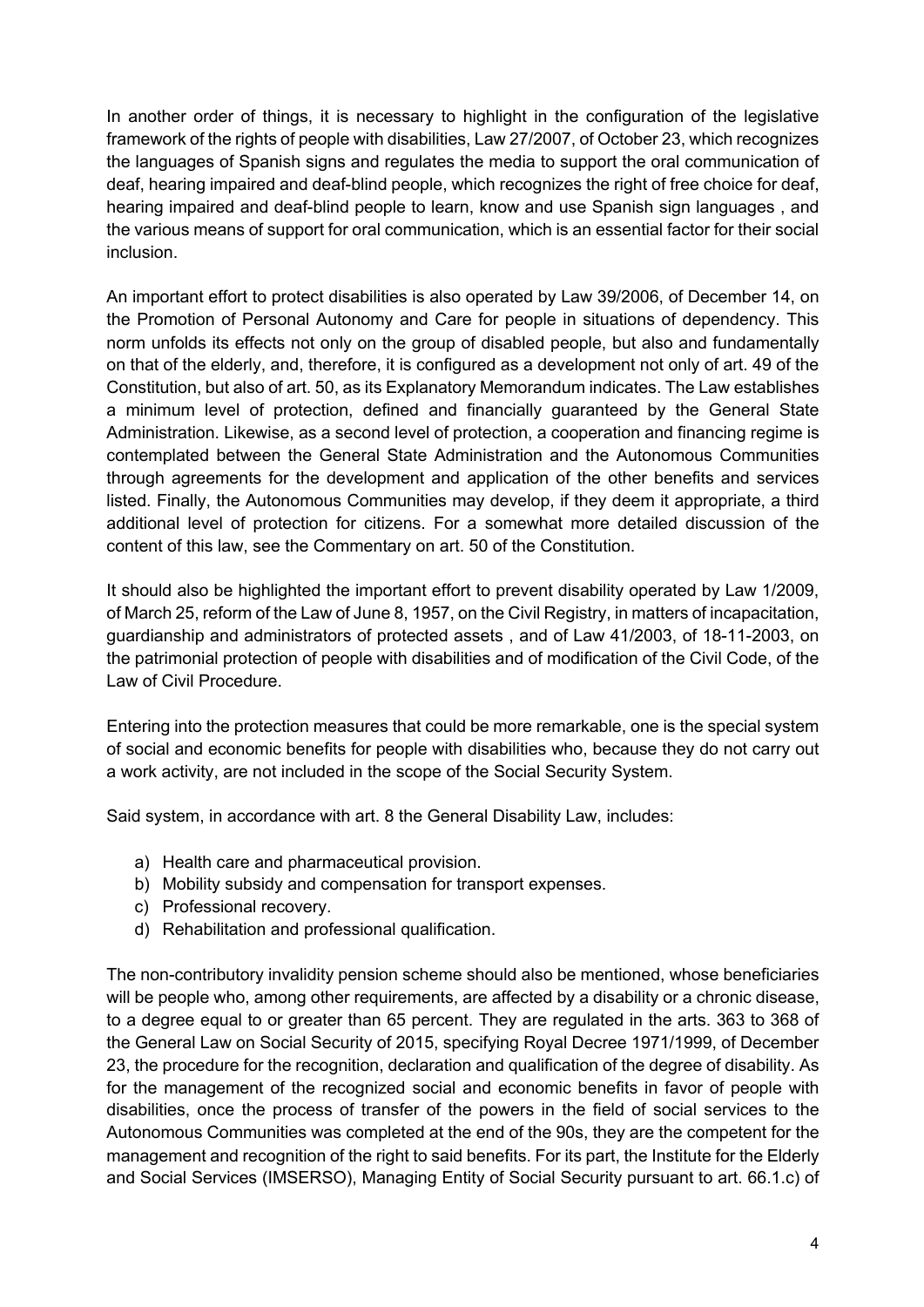the Consolidated Text of the General Law on Social Security of 2015, is entrusted with the management and recognition of the right to benefits for disabled people in the autonomous cities of Ceuta and Melilla through the respective Territorial Directorates . The IMSERSO is attached to the Ministry of Health, Social Services and Equality and its organic structure and functions are regulated by Royal Decree 1226/2005, of October 13.

It is also worth mentioning, in the care section, the Royal Board on Disability, an autonomous body created by Law 14/2000, of December 29, on fiscal, administrative and social order measures, whose Statute was approved by Royal Decree 946/2001 , of August 3, recently modified by Royal Decree 1/2013, of January 11. The Royal Board on Disability aims to promote and improve the prevention of deficiencies and care for people with disabilities, as well as their personal development and social consideration.

In the labor order, art. 37 of the General Disability Law establishes that people with disabilities can exercise their right to work through the following types of employment: a) ordinary employment, in companies and in Public Administrations, including supported employment services; b) sheltered employment, in special employment centers and in labor enclaves; and c) self-employment.

In relation to ordinary employment, companies are obliged to adopt the appropriate measures for the adaptation of the job and the accessibility of the company, depending on the needs of each specific situation, in order to allow people with disabilities access employment, perform their job, progress professionally and access training, unless these measures place an undue burden on the employer. In determining whether a burden is excessive, consideration shall be given to whether it is sufficiently alleviated by public measures, aid or subsidies for persons with disabilities, as well as the financial and other costs that the measures imply and the size and volume of total business of the organization or company (art. 40).

Public and private companies that employ 50 or more workers will be obliged to include at least 2% among them as workers with disabilities. However, they may be partially or totally exempt from this obligation, either through agreements included in the sectoral collective bargaining at the state level and, failing that, at the lower level, or by voluntary option of the employer, duly communicated to the labor authority, and provided that in both cases the alternative measures determined by regulation are applied (art. 42).

In public employment offers, a 7% quota will be reserved to be covered by people with disabilities (art. 59 of the Basic Statute of Public Employees).

Regarding protected employment, special employment centers should be mentioned, which are those whose main objective is to carry out a productive activity of goods or services, regularly participating in market operations, and whose purpose is to ensure remunerated employment for disabled people. Its staff will be made up of the largest number of disabled workers that the nature of the production process allows and, in any case, 70% of them (art. 43 General Disability Law). The Public Administrations may establish financial compensations, destined to the centers, to help their viability, establishing, in addition, the control mechanisms that are deemed pertinent (art. 44).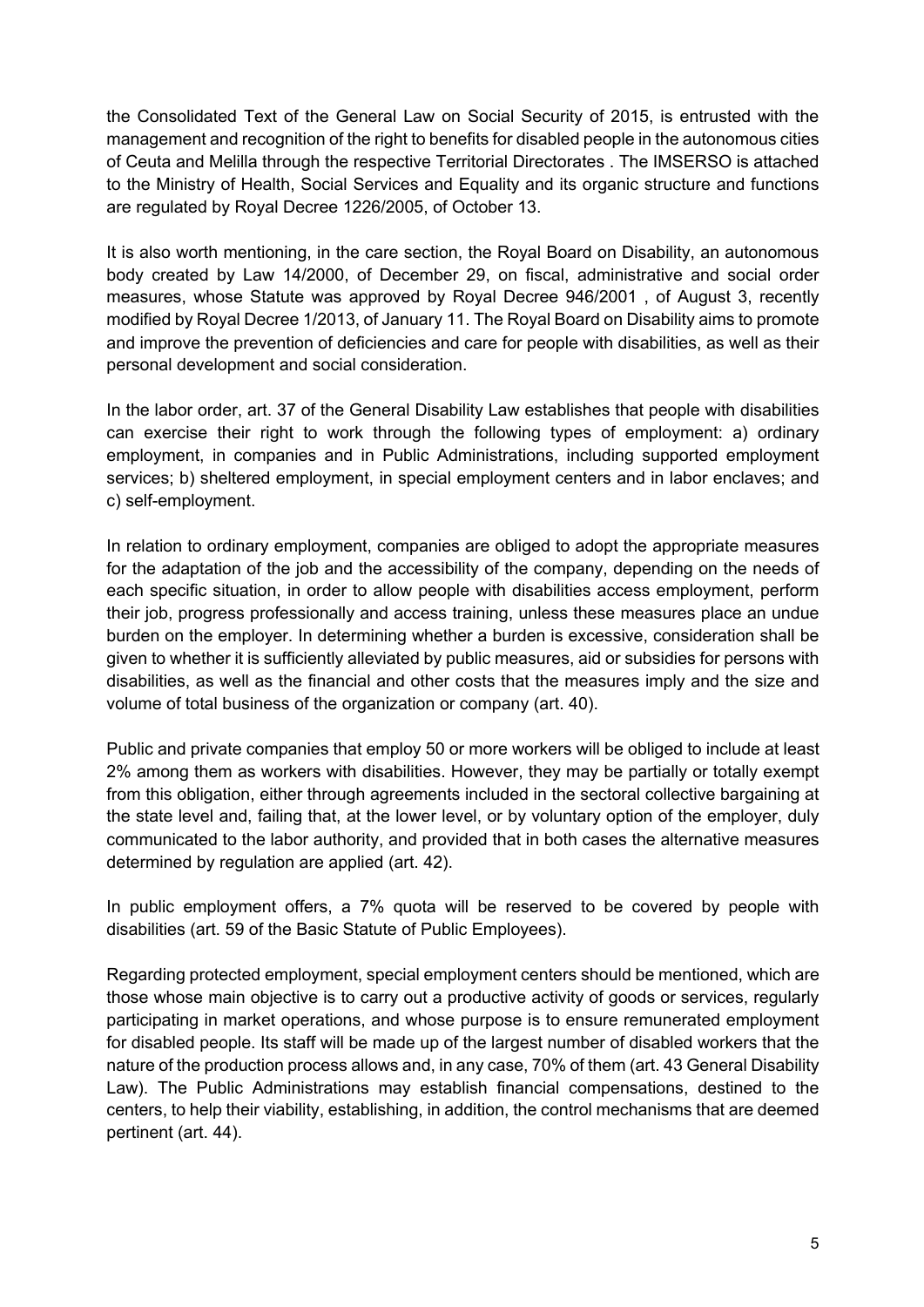Within the sectoral policies, the technical regulations on building will include provisions regarding the minimum conditions that buildings of any type must meet to allow accessibility for people with disabilities (art. 26). In this sense, the Technical Building Code, approved by Royal Decree 314/2006, of March 17, has already been modified in terms of accessibility and nondiscrimination of people with disabilities by Royal Decree 173/2010, of February 19 .

In the educational field, the General Disability Law recognizes the right of people with disabilities to an inclusive, quality and free education, on equal terms with other people (art. 18.1). For its part, the Organic Law 2/2006, of May 3, on Education, also establishes, as a general principle, educational inclusion, equal rights and opportunities and universal accessibility to education, which acts as a compensating element of personal, cultural, economic and social inequalities, with special attention to those arising from any type of disability (art. 1). The educational administrations will guarantee the participation of students with disabilities in learning and performance improvement programs, making available the support resources that, in general, are provided for this student in the Spanish Educational System (art. 27.4) . Certain educational obligations are also imposed on educational administrations regarding students with special needs, including those that require specific educational care derived from disabilities, such as adapting the conditions for conducting school tests established in the Law (art. 74.5). Educational centers must meet the accessibility conditions required by current legislation (art. 110.), a reference that can be made to the General Disability Law (regarding primary education centers, see Royal Decree 1635/2009, of 30 of October), also Law 4/2019, of March 7, on improving the conditions for the performance of teaching and teaching in the field of nonuniversity education.

The European Union's social policies also affect the field of disability. Although Title X of the Treaty on the Functioning of the European Union on "Social Policy" does not expressly refer to this reality, it must be borne in mind that non-discrimination on grounds of disability (art. 10) acts as a general principle in the definition and implementation of the EU's set of policies and actions. The EU Charter of Fundamental Rights also recognizes this principle (art. 21), as well as the right of disabled people to benefit from measures that guarantee their autonomy, their social and professional integration and their participation in the life of the community ( art. 26). Secondary law has specified certain measures to protect people with disabilities, including Directive 2000/78, regarding the establishment of a general framework for equal treatment in employment and occupation, or Regulation 1107/2006 on rights of people with disabilities or reduced mobility in air transport. Regarding EU programs, the benchmark in this area is the "2010-2020 Disability Strategy".

It should be celebrated that in 2019, a regulatory reform that had been recommended at the time by the Ombudsman - all these people were able to vote in the elections held in April, May and November.

Regarding constitutional jurisprudence, the Sentences can be cited: 62/2008, of May 26, on equality and non-discrimination on the grounds of disability; 269/1994, of October 3, regarding access to public office on equal terms; 141/2003, of July 14, on effective judicial protection and calculation of invalidity pensions; 208/2013, of December 16, on the connection between the fundamental right to honor, personal and family privacy and self-image, and the protection of people with disabilities; 10/2014, of January 27, regarding the schooling of disabled minors;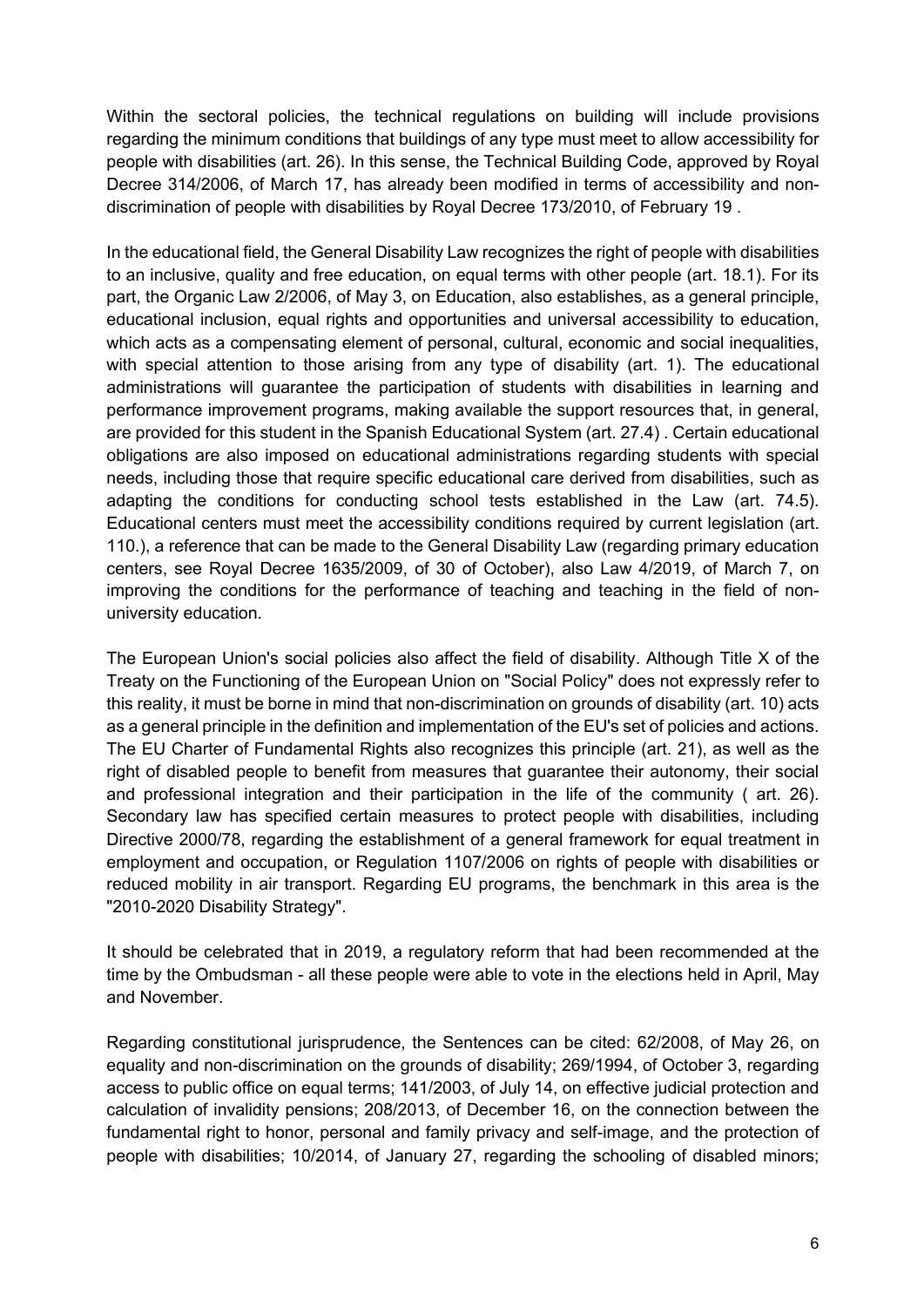77/2014, of May 22, on effective judicial protection of persons with disabilities in criminal proceedings<sup>1</sup>.

Thirdly, based on this intense normative activity in the field of disability, this year 2019 the Report-proposal for adaptation of the Spanish prison regulations to international regulations is published, which is very clarifying of the current situation of disabled people in the Spanish Penitentiary Centers and the need for regulatory adaptation to the CDPC, which was prepared by the Spanish Committee of Representatives of People with Disabilities (CERMI) on behalf of the General Directorate for Disability Policies of the Secretary of State for Social Services of the Ministry of Health, Consumer Affairs and Social Welfare, entity that manages the State Disability Observatory, this is configured as an instrument for the promotion and orientation of public policies in accordance with the International Convention on the rights of persons with disabilities, which is as follows:

# **Proposals for improvement for the care of persons with disabilities affected by the penalpenitentiary regime**:

- 1. Include in prison legislation an approach inspired by the principles of the United Nations Convention on the Rights of Persons with Disabilities.
- 2. To advance in universal design criteria in penitentiary centers, both in relation to accessibility to spaces, as well as in communications and documents.
- 3. Carry out specialized training and awareness-raising actions on the social model of disability, among judges, prosecutors, lawyers, forensic teams and prison and security forces on disability: Accreditation of disability before or during the trial can determine the possibilities of the person with disabilities to access specialized protection mechanisms. Likewise, the perspective of equal opportunities in the penitentiary environment is essential to avoid double discrimination, both in prison and in the reintegration process.
- 4. Develop the mechanisms provided for in article 96 of the Penal Code that enable compliance with non-custodial security measures in Specialized Centers. Collaboration and open coordination between community social resources (general and specialized in disability) and prison social services for compliance with non-custodial measures is essential to avoid saturation of Penitentiary Psychiatric Hospitals, and the uprooting due to distance from families and their own social context.
- 5. Promote instruments that allow the fulfillment of sentences through alternative measures to entry into prison. There are real experiences that indicate that up to 94% of people serving sentences outside of prison do not reoffend. The adequate provision of resources for the Penitentiary Social Services, the fluid collaboration with the rest of the Community Services and the trust of Judges and Prosecutors are essential conditions for the proper functioning of this type of measure.
- 6. Create an integrated coordination system between the prison treatment teams and the disability assessment teams: Obtaining the Certificate of Disability provides the inmate with disabilities access to different systems and resources of people with disabilities in the prison environment in Spain Page 104 of 122 support that can improve their quality of life both in the Penitentiary Center and at the time of their reintegration.
- 7. Generalize the experiences of regulated cooperation between the Autonomous Administrations and the Penitentiary Administration: Given that the social, educational and

<sup>1</sup> Asunción García Martínez. Titular teacher. Complutense University. December 2003. Sara Sieira. Lawyer of the Cortes Generales. 2011.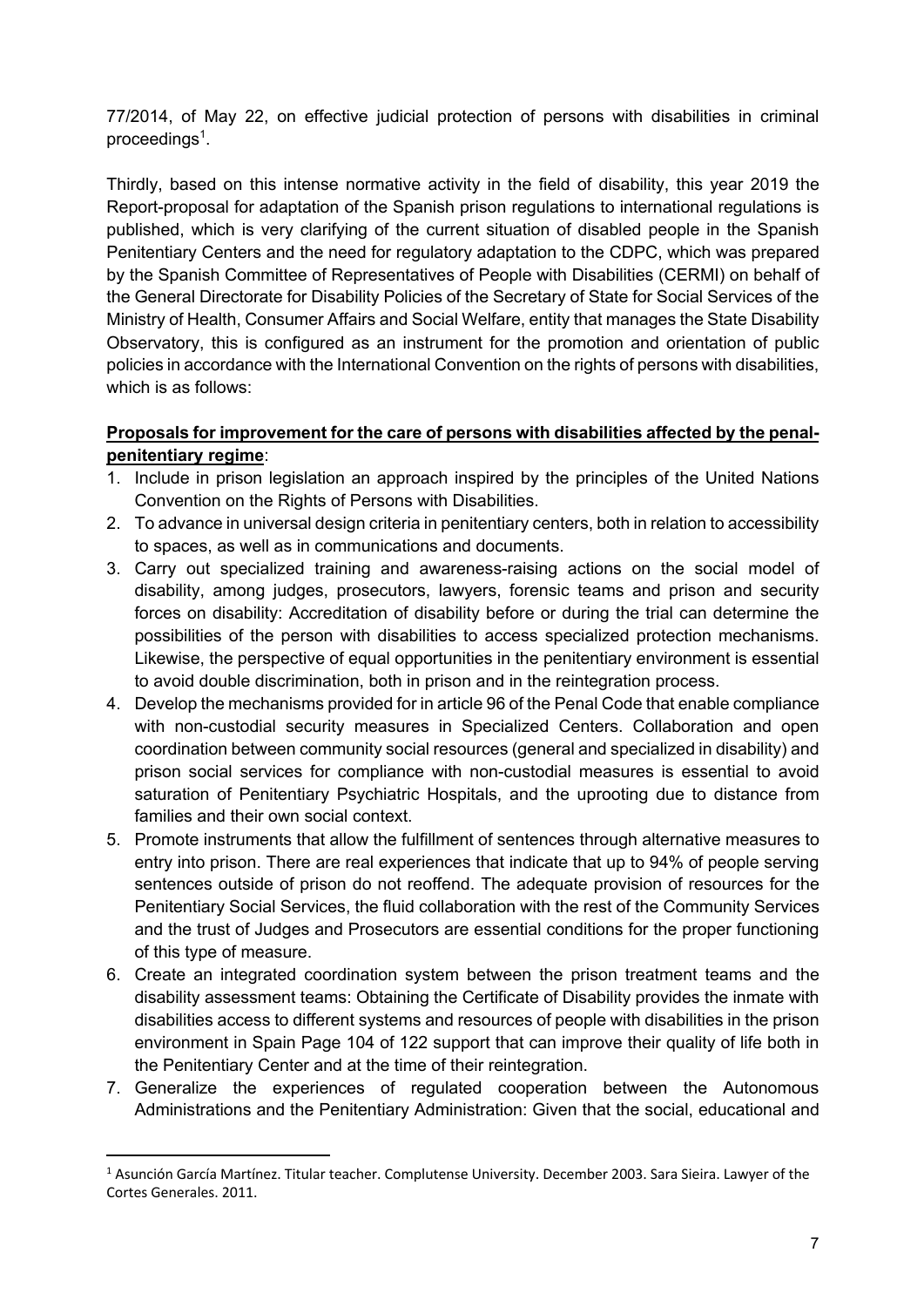health services are decentralized towards the Autonomous Communities, the establishment of cooperation initiatives between these administrations with the Penitentiary Administrations and NGOs that intervene in the penitentiary environment will provide the necessary coordination mechanisms and that at this time are ineffective.

- 8. Include basic information on disability in prison statistical information, at least as regards basic sociodemographic variables, type and certification of disability. The inclusion in these figures of people who comply with alternative measures to compliance in prisons, is very convenient.
- 9. Deepen improvements in the detection and diagnosis of disability early: The internal classification process that occurs at the entrance of the inmate in prison, is a determining moment for the type of situation that you will find in your life in center. Without adequate detection and assessment of disability, the inmate's location in the Center may even seriously impair the prognosis.
- 10. Guarantee the accessibility of the spaces, information and activities available in the Penitentiary Centers to provide equal opportunities to people with disabilities. The lack of access to information and activities hinder their reintegration and can contribute to aggravating their pathologies. In addition, persons with disabilities who cannot access the development of work, cultural and occupational activities on equal terms, restrict their possibilities of benefiting from reduced sentences and other prison benefits.
- 11. Create special protection and promotion systems for persons with disabilities who are convicted. The prison environment presents additional difficulties for people with disabilities that make it difficult for them to adapt to the prison context, a context in which they may be victims of violence or abuse. Good because of the architectural barriers that drastically reduce the spaces and activities in which they can participate, or because due to cognitive difficulties, they lack skills to understand and problems to the environment in which they die. People with disabilities in the penitentiary environment in Spain Page 105 of 122
- 12. Guarantee the accessibility of Open Regime Penitentiary Establishments. Sometimes people with reduced mobility, as we have seen, often serve their prison sentence permanently in the infirmary, cannot benefit from the programs linked to the Third Penitentiary Degree, if they require intervention in Open Centers, Social Insertion or Open Sections that have architectural barriers.
- 13. Equipping the legal status of people with disabilities to that of other groups, regarding the extension of the maximum limit of penalties that can be suspended, regulated in article 81 of the Penal Code.
- 14. Refine the criteria by which the context in which the reintegration process is carried out is determined: People with disabilities who condemn themselves and prepare for reintegration, sometimes return to the geographical, family and relational context that contains the factors of risk that have contributed to a greater or lesser extent to their entry into the criminal cycle. Given its special modification, it is convenient to introduce special protection mechanisms against these risk factors.
- 15. To generalize the experiences of collaboration with expert entities in attention to all kinds of disabilities: The positive results achieved with people with intellectual disabilities and mental illness by different entities, justify the need to encourage the entry of all kinds of organizations to support people with disabilities interned in correctional facilities.
- 16. Design specialized measures in multidisability. There is frequently concurrence in the same person of intellectual disability and mental illness, which is why it is necessary to establish special protection measures that combine specialized supports.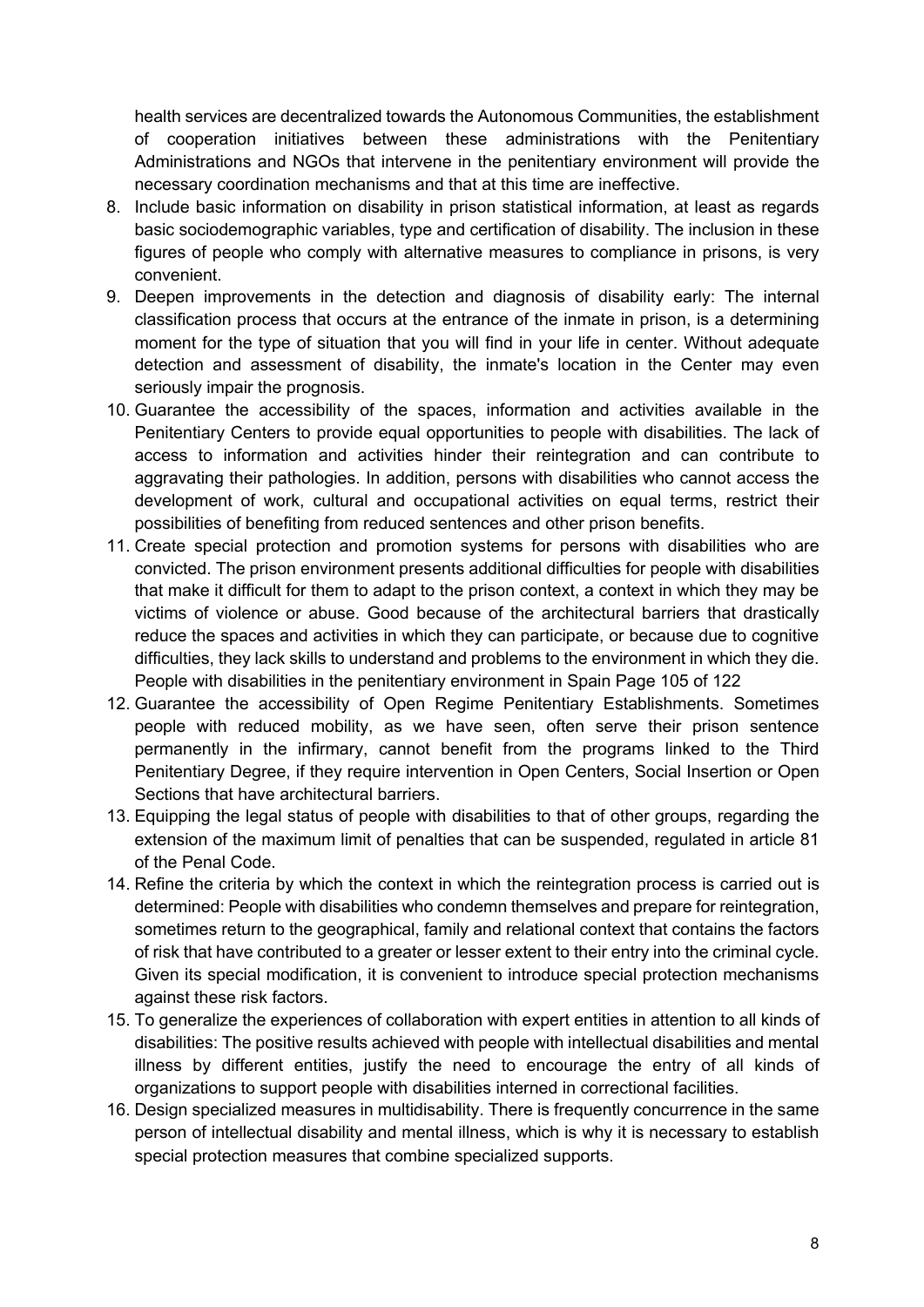- 17. Improve the coordination mechanisms of the Penitentiary Health System with Community Systems, to avoid differences in the quality of care received by inmates with disabilities, as well as incorporating specialized care when necessary.
- 18. Advance information systems for people with disabilities about their procedural and prison situation, by adapting the content or format of the information.
- 19. Establish effective control systems that prevent desertion in the treatment of people with mental illness. Most episodes that trigger violent acts by people with mental illness occur due to lack of control. People with disabilities in the prison environment in Spain Page 106 of 122 pharmacological and treatment, for which they often lack resources adequate personal or family. The Health and Social Services have a public responsibility to assume a leading role in this field, in coordination with the Judicial System where appropriate.
- 20. Reduce inefficiencies in the provision of community resources when these are required for compliance with alternative measures: Either due to lack of information or coordination or control mechanisms, the availability of adequate community resources for compliance with alternative measures to internment is not is adequate.
- 21. Establish alternative ways of supporting people with disabilities who lack a family and / or social network. The activation and therefore the success of the reintegration of people serving sentences or security measures depends to a large extent on the existence of personal ties outside prison institutions, which complement individual rehabilitation programs, as well as reduce Possibilities of carrying out activities abroad for people who are complying with security measures in Psychiatric Penitentiary Hospitals. The absence of this type of support must be replaced with substitute mechanisms.
- 22. Review the primary prevention mechanisms in health and social services. On many occasions people with disabilities - especially with mental illness - only become visible to society when the crime is committed, which shows the failure of the primary systems of social and health protection.
- 23. Carry out specialized training actions on content, measures and legal provisions related to people with disabilities affected by the penal regime, among professionals in basic services: education, health and social services, as a preliminary and fundamental step to advance mechanisms coordination.
- 24. Increase measures of preventive localization of criminal risk, through primary prevention programs for people with disabilities at risk of crime: slums, passers-by, situations of economic vulnerability and absence of family and social support networks.
- 25. Expand in the autonomic legislative framework of the Social Services so that it covers the care measures for people with disabilities in coordination with the Penitentiary Social Services. 26. Develop, with the support of the regional and local level administrations, the legal provisions that contemplate the participation of people with disabilities in the penitentiary environment in Spain Page 107 of 122 NGOs supporting people with disabilities in the criminal process, compliance with penalties, security measures, alternative measures, reeducation and reintegration.
- 26. Increase, through training and awareness campaigns, the collaboration of resources dependent on NGOs supporting people with disabilities, so that the resources available to them can be used effectively for the re-education and reintegration of people with disabilities affected by the penal system.
- 27. Review the configuration of public financing for care places for people with disabilities managed by NGOs, so that administrative limits do not pose difficulties in taking advantage of these resources for the re-education and reintegration of people with disabilities.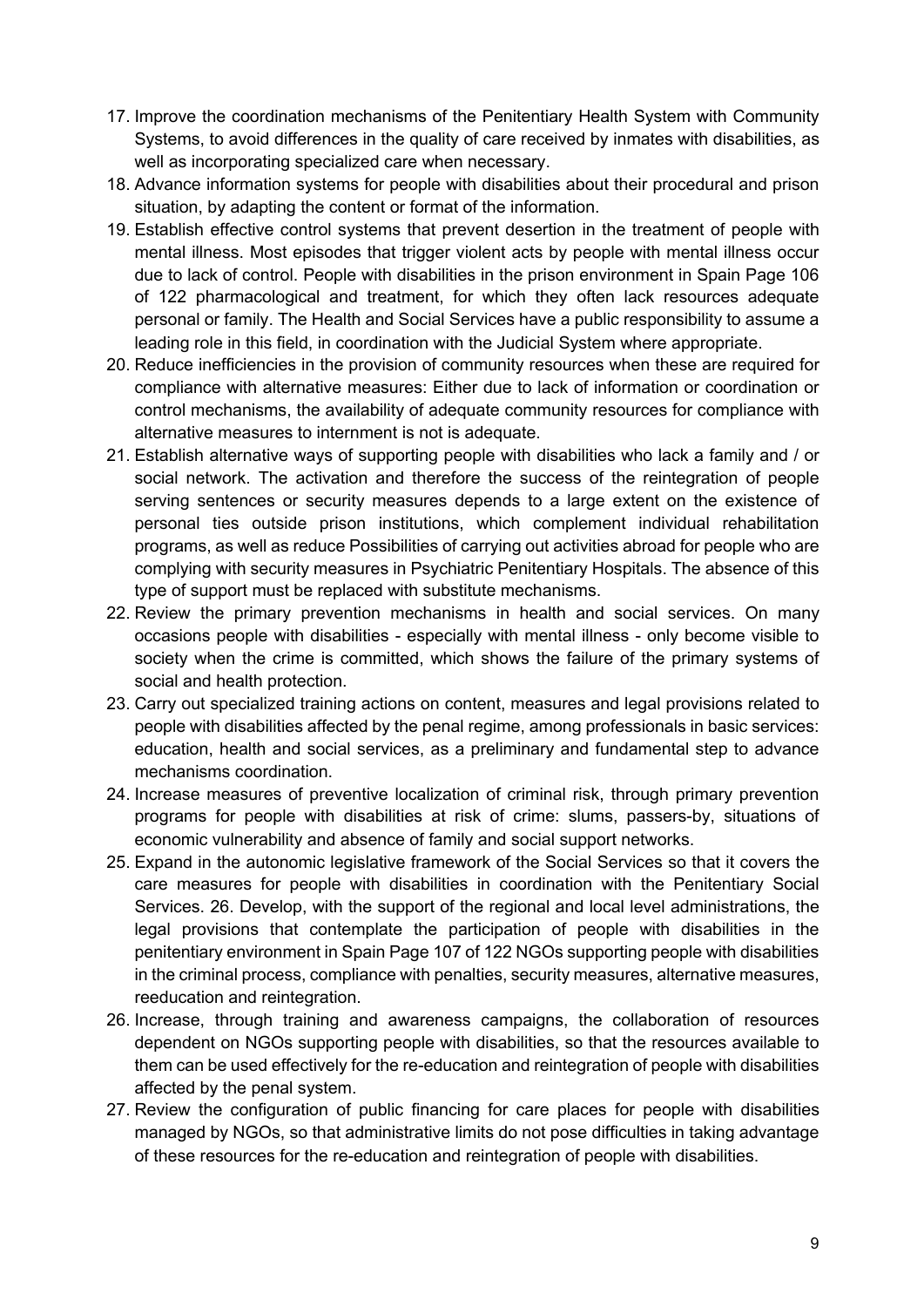28. Encourage NGOs to support people with disabilities to develop primary prevention programs for people with disabilities at risk of crime: slums, passers-by, situations of economic vulnerability and the absence of family and social support networks<sup>2</sup>.

Fourth, the report of the Ombudsman, "People with disabilities in the 2018 annual report of the Ombudsman," in which his presentation clearly sets out the raison d'être of the report "It is up to the Ombudsman to influence on the public administrations to seek its improvement. We can do a lot to improve the situation of people with intellectual disabilities in prison and this is the focus of the reflections of this study and the Recommendations with which it culminates ", and issues the following:

# **To both penitentiary administrations (General Secretariat of Institutions Penitentiaries and the Secretariat for Criminal Measures, Reintegration and Attention to Victims of the Generalitat of Catalonia):**

- 1. Create new places specially designed for the enforcement of penalties and custodial measures imposed on people with intellectual disabilities, given the insufficiency of the few that currently exist. The location of these places must take place outside the prisons (as deduced from article 96.2 of the Penal Code, which refers to placement in a special educational center). If this is not possible in the short term, constitute modules specially designed for the purpose of serving these people. In the latter case, the carrying out of a large number of common activities with the rest of the inmates of the prison where they are located must be guaranteed, to guarantee integration and equal treatment, without prejudice to preserving the safety of all inmates.
- 2. Assess the use of any of the currently existing open regime compliance centers for people with intellectual disabilities who have committed minor crimes and have a low prognosis for dangerousness.
- 3. Strengthen the administrative structure of personnel prepared to attend to people with intellectual disabilities in prison, without prejudice to continuing the relevant role that civil society plays in assisting these people, guaranteeing sufficient funding through subsidies charged to 0.7%, in order to reach all inmates with intellectual disabilities.
- 4. Guarantee the accompaniment of the person with an intellectual disability in judicial proceedings, especially in the act of the trial, as well as the knowledge by the judge and the prosecutor of their condition by transferring the documentation held by the Prison Administration that in each case is relevant for this purpose, without prejudice to the functions that correspond to the lawyer.
- 5. Inform officials of the intellectual disability suffered by these people deprived of liberty and provide guidelines for dealing with them, given that they are in a vulnerable situation.
- 6. Include in the contents of the practical phase of the selection processes, especially for surveillance and security personnel, activities related to handling situations related to prisoners with intellectual disabilities.
- 7. Respect the right of inmates with intellectual disabilities to have information adapted to their specific needs (posters, pictograms, texts in easy language, ways of transmitting information by officials) in all penitentiary centers.
- 8. Make the treatment boards and disciplinary commissions aware of the need to adapt the criteria with which their own decisions (permits, progressions, sanctions, etc.) are addressed to the specificities of people with intellectual disabilities, taking into account take into account

<sup>2</sup> Patricia Cuenca, CERMI 2019